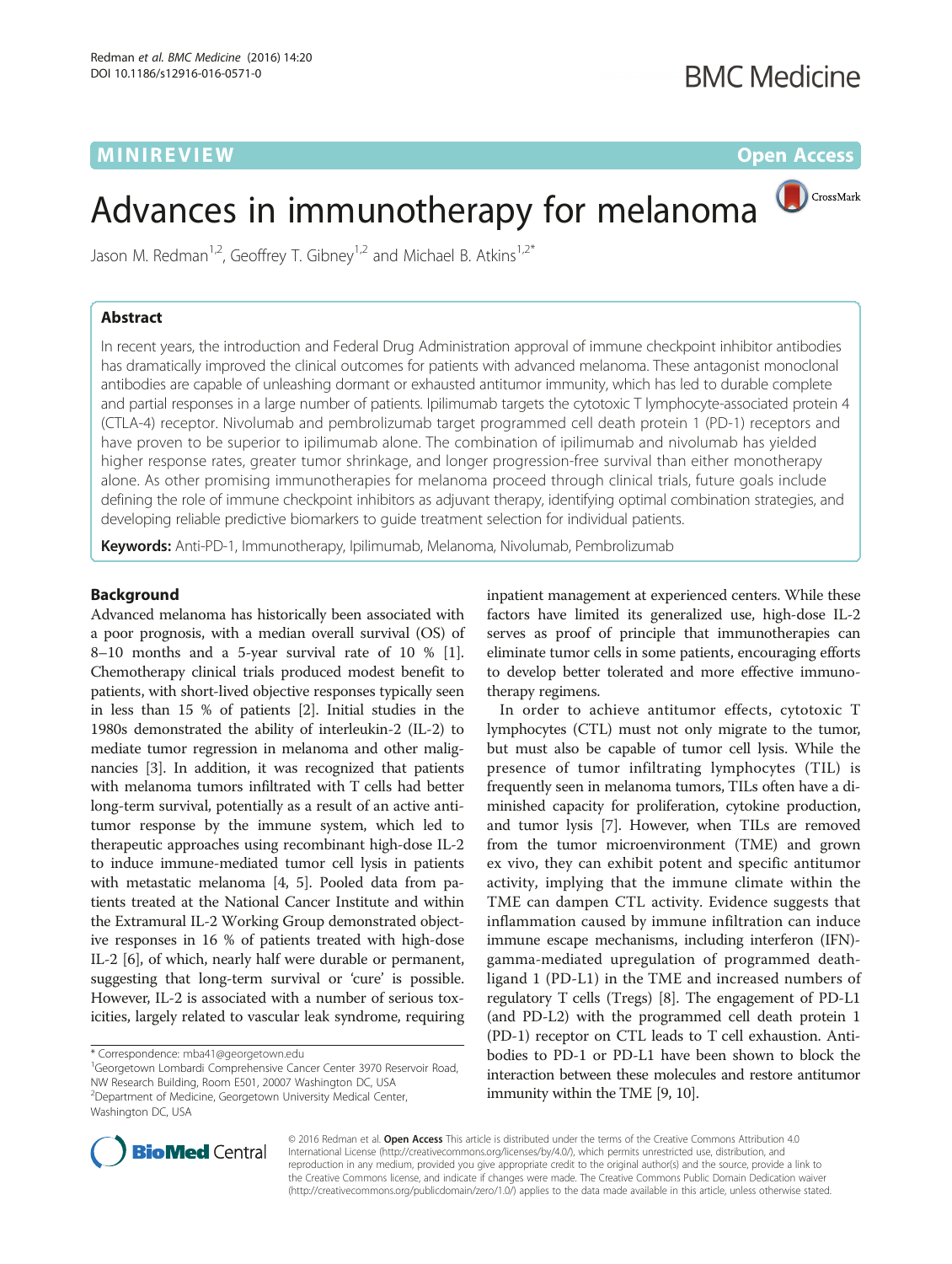Another mechanism of dampened immune response that is thought to predominately exert its effects in secondary lymphoid organs, as opposed to within the TME, involves cytotoxic T lymphocyte-associated protein 4 (CTLA-4) expression on T cells. CTLA-4 is a receptor exclusively expressed on T cells that binds to CD80 (B7.1) and CD86 (B7.2) on antigen-presenting cells [\[11](#page-8-0)]. T cell inhibition via this receptor occurs through multiple mechanisms. By outcompeting CD28 for binding to B7.1 and B7.2, CTLA-4 can prevent the co-stimulation necessary to generate and maintain T cell activation. Additionally, evidence suggests that expression of CTLA-4 on Tregs is important in T cell inhibition [\[12](#page-8-0)]. Antibodies to CTLA-4 have been shown to block the interaction between CTLA-4 and its ligands, restoring the function of T cells in the antigen-presenting compartment [[13\]](#page-8-0).

Clinical development of monoclonal antibodies that block CTLA-4 and PD-1 have been major advances in cancer immunotherapy. Ipilimumab, an antagonist monoclonal antibody (mAb) to CTLA-4, was first approved by the Federal Drug Administration.

(FDA) for treatment of patients with advanced melanoma in 2011. Pembrolizumab and nivolumab are both antagonist mAbs to PD-1 and were FDA approved in 2014. The ability of these checkpoint inhibitors to induce durable complete and partial tumor responses has ushered in a new era for the treatment of patients with advanced melanoma. The high therapeutic index of pembrolizumab and nivolumab has prompted their study in the adjuvant setting in patients with resected high-risk melanoma, both in combination with each other as well as with other novel immunotherapy agents, in patients with advanced disease. Research is ongoing to identify biomarkers that can guide the selection of immunotherapy for individual patients. All of these approaches hold promise for further improvement in the outcomes of patients with melanoma.

#### Anti-CTLA-4 therapy

Ipilimumab demonstrated clinical activity in early phase trials [\[14](#page-8-0)–[16\]](#page-8-0) and was approved by the FDA following the release of phase III data, which showed a significantly improved OS relative to the glycoprotein 100 (gp100) peptide vaccine in previously treated melanoma patients [\[17](#page-8-0)]. Median OS in patients receiving ipilimumab plus gp100 and ipilimumab alone were 10.0 and 10.1 months, respectively, versus 6.4 months in those that received gp100 alone. The more striking findings from this study were the ipilimumab 1- and 2-year OS rates for the ipilimumab-alone arm, of 45.6 % and 23.5 %, respectively, as well as similar rates for the ipilimumab plus gp100 arm. The 1-year OS rate was higher than had previously been reported using any other experimental regimen for patients with untreated advanced

melanoma. In a second phase III trial, where advanced melanoma patients were randomized to ipilimumab plus dacarbazine versus dacarbazine alone, median OS was superior in those who received ipilimumab (hazard ratio (HR) for death was 0.72,  $P$  <0.001) [[18](#page-8-0)]. However, the combination of ipilimumab plus dacarbazine has not been accepted as a standard approach due to the increased risk of hepatotoxicity coupled with only a relatively modest increase in clinical activity over ipilimumab alone.

Pooled data from 10 prospective and two retrospective studies on ipilimumab-treated patients with advanced melanoma confirmed that long-term survival is possible [[19\]](#page-8-0). The Kaplan–Meier survival curve of treated patients reached a plateau at 3 years with 22 % of patients alive. Follow-up was extended to 10 years and it was suggested that durable OS with ipilimumab could be achieved. Subset analyses showed slightly better survival in patients who were treatment naive, but no substantial difference in survival was observed for patients treated with ipilimumab at 3 mg/kg compared to 10 mg/kg dose levels. The question of a difference in efficacy based on dose level is currently being tested in a randomized phase III trial of ipilimumab 3 mg/kg versus 10 mg/kg in patients with metastatic melanoma (NCT01515189).

Tremelimumab, another mAb targeting CTLA-4, displayed activity in a phase II study with an objective response rate (ORR) of 9.8 % and 9.3 % in groups receiving 10 mg/kg every month and 15 mg/kg every 3 months, respectively [\[20](#page-8-0)]; the respective 12-month OS rates were 32 % and 46 %. However, a randomized phase III study of tremelimumab versus chemotherapy failed to demonstrate a survival advantage [[21\]](#page-8-0); nevertheless, data from this open-label study may have been affected by crossover of patients in the chemotherapy arm to ipilimumab, possibly confounding any potential survival difference. Evaluation of tremelimumab's activity in combination with other agents is ongoing (discussed below).

While ipilimumab increases immune activity against tumor cells, it can also break immune tolerance to self and cause autoimmune side effects. Such immune-related adverse events (irAE) most commonly manifest as dermatitis, colitis, hepatitis, hypophysitis, and thyroiditis [[17](#page-8-0)]. A meta-analysis (in subjects with various malignancies including melanoma) calculated an overall incidence of irAEs in 72 % of ipilimumab-treated patients, with a 24 % incidence of high-grade adverse events [\[22\]](#page-9-0). Fortunately, irAEs are responsive to corticosteroid therapy or other immune suppressive agents and tumor responses can occur even after treatment is stopped to initiate immunomodulatory therapy [\[17,](#page-8-0) [23\]](#page-9-0). Further, distinctive to checkpoint inhibitor therapies, approximately 10 % of patients who receive ipilimumab will initially experience 'pseudoprogression', wherein tumors appear to grow larger or new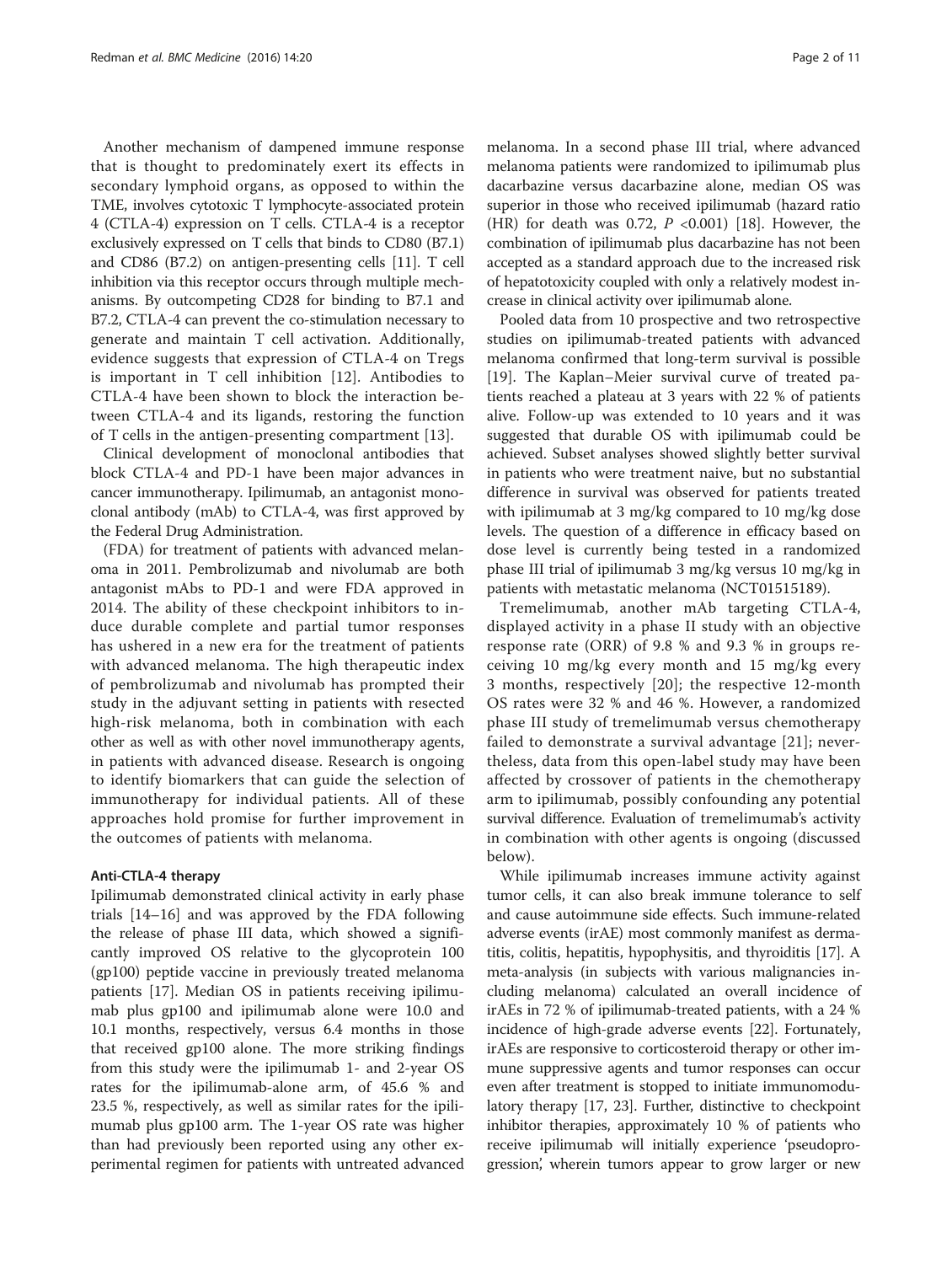lesions develop, likely due to enhanced immune effector cell infiltration, and only subsequently exhibit tumor shrinkage. These adverse events and response characteristics led to the development of the irAE toxicity designation and immune-related response criteria for adequate characterization of the effects of ipilimumab treatment [\[24](#page-9-0)].

#### Anti-PD-1/PD-L1 therapy

Soon after the development of ipilimumab, data describing the clinical activity of the anti-PD-1 mAb nivolumab in patients with advanced malignancies emerged [[25](#page-9-0), [26](#page-9-0)]. In patients with advanced melanoma, non-small cell lung cancer (NSCLC), and renal cell cancer, objective responses were seen in 17–34 % of patients with median response durations of 13–24 months. Nivolumab also appeared to have a favorable adverse event profile, with treatmentrelated grade 3–4 toxicities typically occurring in less than 15 % of patients [\[26, 27\]](#page-9-0). OS rates for patients with melanoma were 62 % at 1 year, 43 % at 2 years, and 41 % at 3 years [\[27, 28](#page-9-0)]. The phase I trial of the anti-PD-1 mAb pembrolizumab (KEYNOTE-001) also showed strong clinical activity [\[29](#page-9-0)]. Pembrolizumab produced durable responses in both ipilimumab-naive and previously treated patients with melanoma with an ORR of 33 % [[30](#page-9-0)]. Median duration of response had not yet been reached, with a majority of patients continuing on active therapy.

Subsequent trials confirmed the efficacy of both nivolumab and pembrolizumab in patients with advanced melanoma. Weber et al. [\[31](#page-9-0)] reported on the randomized phase III trial of nivolumab versus investigator's choice chemotherapy in patients with melanoma whose disease had progressed after ipilimumab and a BRAF inhibitor if the tumor contained a BRAF V600 mutation (Checkmate-037). The study met its primary endpoint of superior ORR in the nivolumab group, which was 31.7 %, compared to an ORR of 10.6 % with chemotherapy. At the time of the analysis, 87 % of responses were ongoing. The co-primary endpoint of improved OS has not yet been reported. In the randomized phase II trial of pembrolizumab compared to physician's choice of chemotherapy in a similar patient population, superior clinical activity was also shown with pembrolizumab (KEYNOTE-002) [[32](#page-9-0)]. The ORRs were 25 % and 21 % for the 10 mg/kg and 2 mg/kg dose levels of pembrolizumab, respectively, and 4 % for chemotherapy. Median progression-free survival (PFS) was 5.6 and 5.4 months for the pembrolizumab arms versus 3.6 months for the chemotherapy arm. Crossover from chemotherapy to pembrolizumab was permitted, confounding the OS assessments.

IrAEs and other treatment-related adverse events can be seen with anti-PD-1 therapies, although rates of severe events (grade 3–5) have been lower than those seen with ipilimumab, ranging from 8–16 % of patients treated with either pembrolizumab or nivolumab [\[19](#page-8-0), [26, 33\]](#page-9-0). The most common reported treatment-related adverse events have been fatigue, pruritus, rash, arthralgia, nausea, diarrhea, and hypothyroidism. Severe cases of colitis, dermatitis, pneumonitis, and hepatitis have been typically reported in 1 % or less of patients. Severe irAEs can be managed by holding or discontinuing the anti-PD-1 agent and administering high-dose corticosteroids followed by other immune modulatory agents if side effects are not quickly controlled.

Experience with anti-PD-L1 antibodies as monotherapy in patients with advanced melanoma has been limited. One out of eight melanoma patients on the phase I trial of durvalumab (MEDI4736) achieved a partial response [[34](#page-9-0)]. Data from the phase I trial of atezolizumab (MPDL3280A) in locally advanced or metastatic melanoma patients showed an ORR of 26 % as well as several patients with delayed antitumor activity that was not included in the ORR [[35](#page-9-0)]. Grade 3–4 adverse events (regardless of attribution) were seen in 33 % of patients, which included hyperglycemia (7 %) and transaminitis (7 %). No cases of grade 3–5 pneumonitis were observed.

#### Anti-PD-1 therapy versus ipilimumab

Anti-PD1 therapy has now been compared head-to-head with ipilimumab in the first line setting in patients with metastatic melanoma. KEYNOTE-006 was a phase III trial comparing standard ipilimumab to pembrolizumab at 10 mg/kg every 2 or every 3 weeks in patients with melanoma who were naive to checkpoint inhibitor therapy [[36](#page-9-0)]. ORR was similar for both pembrolizumab schedules (33.7 % for every 2 weeks and 32.9 % for every 3 weeks) but clearly higher than the ORR with ipilimumab (11.9 %); the corresponding 6-month PFS rates were 47.3 %, 46.4 %, and 26.5 %, respectively. Further, 1-year OS was higher with pembrolizumab (64.8–74.1 % vs. 58.2 % for ipilimumab) and the emergence of severe treatment-related adverse events was lower in patients receiving pembrolizumab compared to ipilimumab (10.1–13.3 % vs. 19.9 %).

The Checkmate-067 study was a randomized phase III trial of ipilimumab monotherapy compared to nivolumab monotherapy or the combination of nivolumab and ipilimumab in patients with advanced melanoma who were naive to immune checkpoint inhibitor therapy [[37](#page-9-0)]; the ORR was 43.7 % with nivolumab compared to 19.0 % with ipilimumab. A longer PFS (HR, 0.57;  $P < 0.001$ ; co-primary endpoint) and lower toxicity were seen with nivolumab monotherapy as well. Data on OS has not yet been reported. Thus, the data from KEYNOTE-006 and Checkmate-067 confirm the clinical superiority of anti-PD-1 therapy over anti-CTLA-4 therapy in patients with advanced melanoma.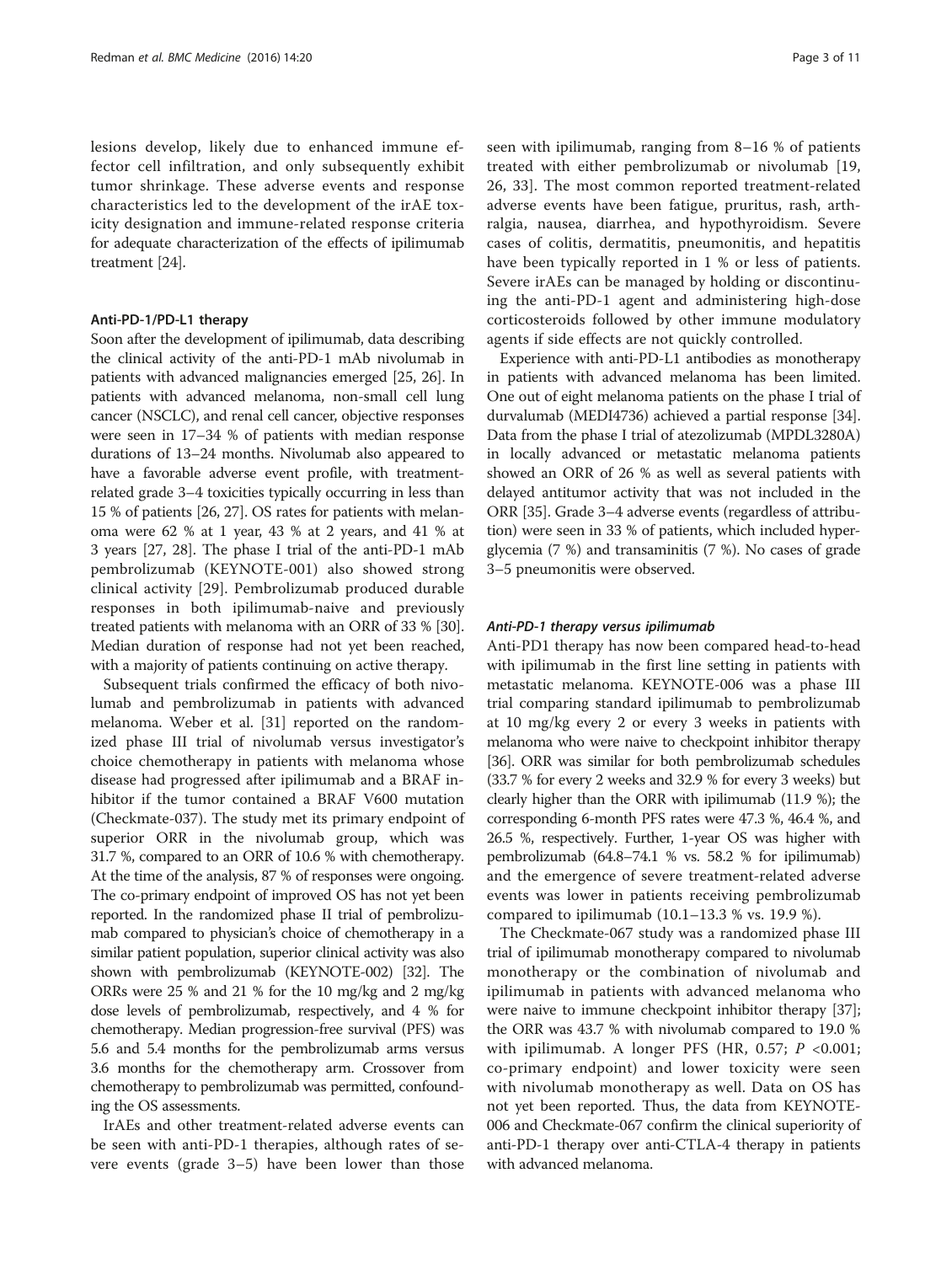## Immune checkpoint blockade for melanoma brain metastases (MBM)

Initial data from the phase III trial of ipilimumab with or without the gp100 vaccine and an ipilimumab expanded access program suggested clinical activity in a subset of patients with MBM without additional toxicities [\[17](#page-8-0), [38](#page-9-0)]. This led to the phase II study of ipilimumab in patients with melanoma with previously untreated brain metastases, which included a cohort of asymptomatic, non-steroid-dependent patients and a cohort of symptomatic patients requiring corticosteroids [\[39](#page-9-0)]. In the first cohort, ipilimumab led to an intracranial ORR of 16 % and an intracranial disease control rate of 25 %. While median OS was short (7.0 months), 24 % of patients were alive at 2 years, indicating long-term survival may also be possible in a subset of patients with MBM treated with ipilimumab. In the cohort of patients with symptomatic MBM requiring steroids, the intracranial ORR and disease control rates were notably lower (5 % and 10 %, respectively), as were the median OS (3.7 months) and 2-year OS (10 %) rates. Similar irAEs were seen in this MBM study compared to other ipilimumab studies. The most common events were diarrhea, rash, pruritus, and elevated serum transaminase levels. Infrequent headaches, dizziness, brain hemorrhage, and brain edema were also reported; however, the low incidence suggests most were probably related to the central nervous system (CNS) disease rather than increased toxicity from ipilimumab.

As with ipilimumab, anti-PD-1 studies permitted enrollment of melanoma patients with treated brain metastases, but this has generally represented less than 10 % of the total accrued population. Preclinical data has suggested a potential role for the treatment of active MBM with anti-PD-1 therapy [[40](#page-9-0)]. However, it is not clear if CNS penetration of the monoclonal antibodies is possible or required to generate antitumor immune responses with this class of therapy. Early data from an ongoing phase II study of pembrolizumab in patients with active MBM was reported at the ASCO 2015 General Meeting [\[41](#page-9-0)]. Out of 12 evaluable patients, three patients had intracranial partial response (one of these subjects had received prior ipilimumab). Two additional patients had stable intracranial disease. The three partial responses were durable for 7+, 6+, and 3+ months at the time of the report. There were no significant treatment-related CNS adverse events noted.

#### Adjuvant therapy for resected melanoma

Five-year survival rates in patients with resected stage III melanoma have ranged from 70 % in patients with stage IIIA disease to as low as 39 % in patients with stage IIIC disease [[42\]](#page-9-0). The role for adjuvant systemic therapy in this setting and in cases of completely resected stage IV melanoma has been studied in numerous trials. Both high-dose IFN-alpha-2b and pegylated IFN-alpha-2b have demonstrated improved relapse-free or disease-free survival in randomized clinical trials and are approved by the FDA for use in this setting [[43](#page-9-0), [44\]](#page-9-0). However, improvement in OS has been inconsistent across trials [[45](#page-9-0)]. More recently, biochemotherapy was shown to yield significantly longer relapse-free survival compared to high-dose IFN in a randomized phase III clinical trial conducted by the Southwest Oncology Group (S0008) [[46](#page-9-0)]; however, no difference was seen in OS and biochemotherapy was associated with a higher severe toxicity rate. The clinical activity and tolerability of checkpoint inhibitors in patients with advanced melanoma provides a rationale for investigation in the adjuvant setting.

Ipilimumab has now been studied in two randomized phase III trials compared to placebo (EORTC 18071) or high-dose IFN (ECOG 1609). In the EORTC 18071 trial, patients with resected stage III cutaneous melanomas were randomized to ipilimumab 10 mg/kg or placebo every 3 weeks for four doses, then every 3 months for up to 3 years [\[47](#page-9-0)]. Results showed improved median recurrence-free survival of 26.1 months with ipilimumab compared to 17.1 months with placebo (HR, 0.75;  $P =$ 0.0013). In subgroup analyses, patients with microscopic lymph node disease or ulcerated primary lesions demonstrated the most benefit. Also important to note was the high rate of grade 3–5 irAEs seen in patients receiving ipilimumab in this study (43 % vs. 2 % with placebo). These included five treatment-related deaths (colitis  $n = 3$ , myocarditis  $n = 1$ , and multiorgan failure with Guillan– Barre syndrome  $n = 1$ ), despite management with immunomodulatory therapy. OS data is not yet mature. While this data is provocative, and has led to the recent FDA approval of ipilimumab for patients with resected stage III melanoma, it is as yet unclear whether the reduction in recurrence rate with ipilimumab represents an improvement over adjuvant IFN therapy and whether this benefit will translate into an improvement in OS. The former question is being addressed by the ongoing E1609 study, which randomized patients with resected stage III–IV melanoma to ipilimumab 10 mg/kg or 3 mg/kg or high-dose IFN [[48](#page-9-0)]. The study completed accrual of more than 1,500 patients in the summer of 2014 and is pending analysis for primary endpoints of relapse-free survival and OS. Long-term survival data from both of these adjuvant studies will ultimately be necessary in order to determine the true impact of adjuvant ipilimumab therapy.

PD-1 inhibitors have proven to be less toxic and more active than ipilimumab in patients with established, unresectable metastatic melanoma [[36](#page-9-0), [37](#page-9-0)]. Given the favorable therapeutic index, there is much interest in developing this class of therapies as adjuvant treatment for patients with high-risk resected melanoma. Results from a phase I trial of nivolumab plus a multi-peptide vaccine in 33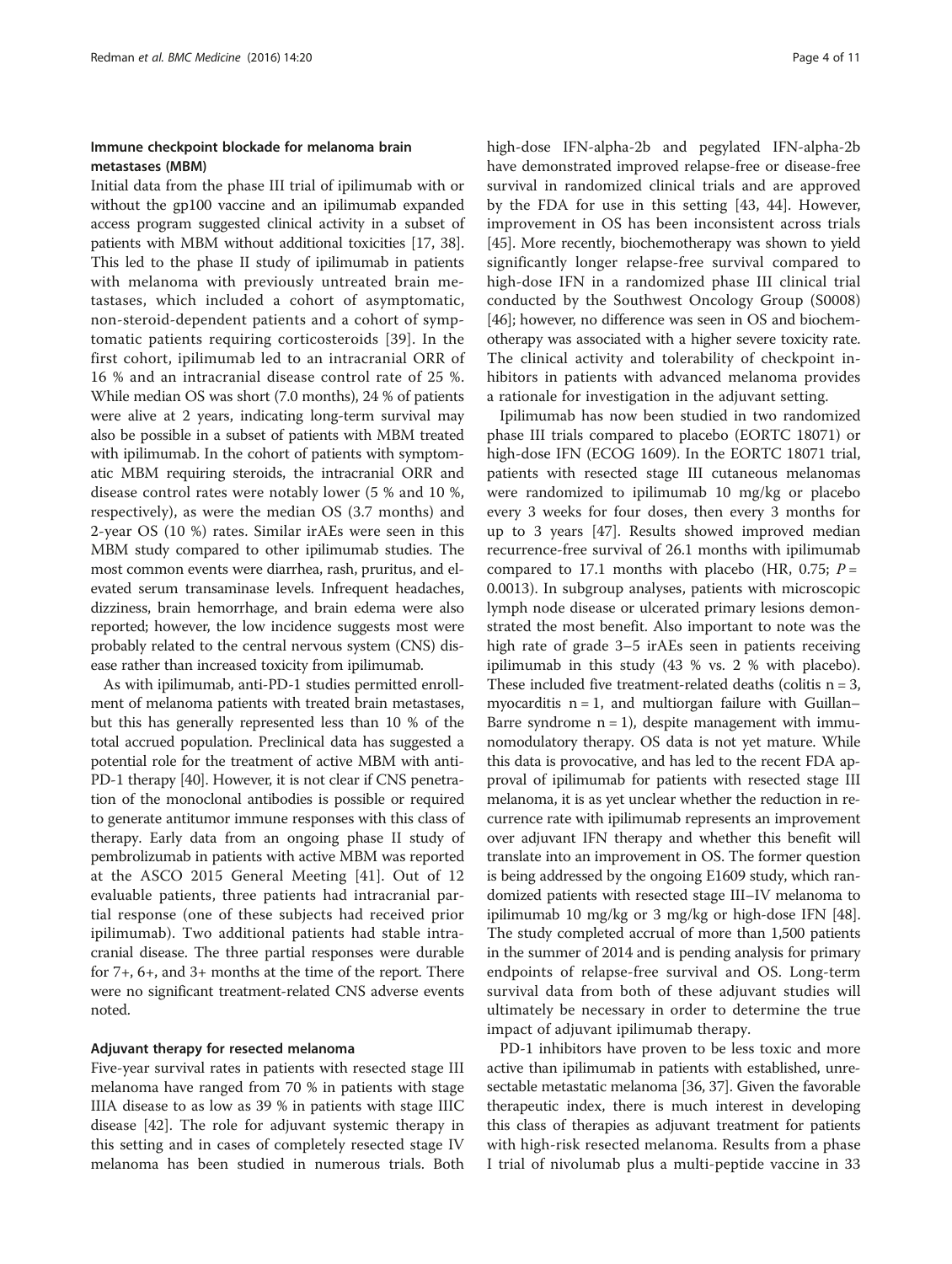patients with resected stage IIIc or IV melanoma showed a relatively low relapse rate (30 %) during a median follow-up period of 32.1 months from trial enrollment. Median relapse-free survival was estimated to be 47.1 months [\[49](#page-9-0)]. Phase III trials with nivolumab and pembrolizumab in patients with resected stage III and IV melanoma are currently underway. These include Checkmate-238, comparing ipilimumab 10 mg/kg to nivolumab 3 mg/kg, which completed accrual in September of 2015; the EORTC 1352 (KEYNOTE-054) protocol, comparing pembrolizumab (200 mg flat dose) to placebo, which is actively accruing patients; and the SWOG S1404 protocol, comparing pembrolizumab (200 mg flat dose) to high-dose IFN, which is also actively accruing patients (NCT02506153).

## Anti-PD-1/PD-L1 combination immune therapy strategies Anti-PD-1/PD-L1 plus anti-CTLA-4

Preclinical murine studies verified the hypothesis that, in light of their distinct mechanisms, combining CTLA-4 and PD-1 blockade could augment antitumor activity beyond that of either strategy alone. Combination therapy increased the degree of tumor response and was associated with greater numbers of effector T cells and less Tregs in the TME in murine models involving syngeneic implants of either colon cancers or melanoma [[50\]](#page-9-0). A phase I trial of nivolumab plus ipilimumab in patients with advanced melanoma demonstrated an ORR of 43 % and 1- and 2-year OS rates of 85 % and 79 %, respectively [[51, 52](#page-9-0)]. The rate of grade 3–4 treatment-related adverse events was substantially higher (>60 %) compared to the rates previously seen with anti-CTLA-4 or anti-PD-1 monotherapy. However, these events were similar to those seen with ipilimumab monotherapy and were also manageable with early institution of high-dose corticosteroids or other immune modulatory agents.

Subsequently, two randomized studies (Checkmate-069 and Checkmate-067) were conducted to compare combined immunotherapy with nivolumab plus ipilimumab to immune checkpoint inhibitor monotherapy. The Checkmate-069, a double-blind phase II trial, randomized patients to ipilimumab 3 mg/kg plus nivolumab 1 mg/kg or placebo every 3 weeks, followed by nivolumab 3 mg/kg or placebo every 2 weeks until disease progression or toxicity requiring study withdrawal [[53](#page-9-0)]. In patients with BRAF-wildtype tumors, the ORR was 61 % in the group that received nivolumab plus ipilimumab, compared to 11 % in the ipilimumab plus placebo group. Median PFS was 4.4 months in the ipilimumab monotherapy group, whereas median PFS was not reached for the combination group at the time of analysis. There were 16 patients (22 %) with complete responses in the combination group, and none in the ipilimumab-

monotherapy group. A subset of patients with BRAF mutant tumors were observed to have similar ORR and PFS to those in the larger study, suggesting that tumor BRAF status has no effect on response to checkpoint inhibitor therapy. This favorable data clearly established that combination therapy produced superior antitumor efficacy to ipilimumab in patients with BRAF-wildtype melanoma and led to the FDA approval of the combination for this patient population in October 2015.

As mentioned earlier, the Checkmate-067 trial was a three-arm, double blind, phase III trial that randomized patients to nivolumab 3 mg/kg every 2 weeks or nivolumab 1 mg/kg every 3 weeks plus ipilimumab 3 mg/kg every 3 weeks for four doses, followed by nivolumab 3 mg/kg every 2 weeks or ipilimumab 3 mg/kg every 3 weeks for four doses [\[37\]](#page-9-0). While the study was not preplanned for a statistical comparison between nivolumab plus ipilimumab versus nivolumab monotherapy, the data provides insight into how these two strategies compare to each other. The ORR was 57.8 % in patients receiving the combination therapy compared to 43.7 % in patients receiving nivolumab monotherapy. Response was independent of tumor BRAF mutational status. At the time of publication, OS data had not yet matured; however, overall tumor shrinkage was greater (51.9 % vs. 34.5 %) and median PFS was longer in those patients receiving the combination compared to nivolumab monotherapy (11.5 months vs. 6.5 months; HR, 0.74; 95 % confidence interval, 0.60–0.92).

The results from the Checkmate-069 and -067 studies establish that the combination produces impressive antitumor activity and suggests that all of the antitumor effects of immunotherapy are not subsumed in the activity of single agent PD-1 blockade. However, the combination of nivolumab + ipilimumab also produces a clear increase in severe treatment-related adverse events. In Checkmate-069, the nivolumab plus ipilimumab group had a grade 3–5 adverse event rate of 54 % compared to a rate of 24 % observed in the ipilimumab-alone group [\[53](#page-9-0)]. In Checkmate-067, grade 3–4 adverse events were seen at a rate of 55 % in the nivolumab plus ipilimumab group, compared to 16 % in the nivolumab group and 27 % in the ipilimumab group [[37\]](#page-9-0). While there were three reported deaths in the combination therapy group that were attributable to checkpoint inhibitor therapy in the phase II trial [[53\]](#page-9-0), there were none in the phase III trial. Similar to checkpoint inhibitor monotherapy, timely recognition of irAEs and treatment with immunomodulators can control these side effects in most patients receiving the combination. More importantly, stopping treatment does not preclude derivation of benefit from treatment. While 36 % of patients had treatment discontinuation on Checkmate-069, 67 % of these patients had an objective response that continued on past discontinuation of therapy [\[37, 53\]](#page-9-0).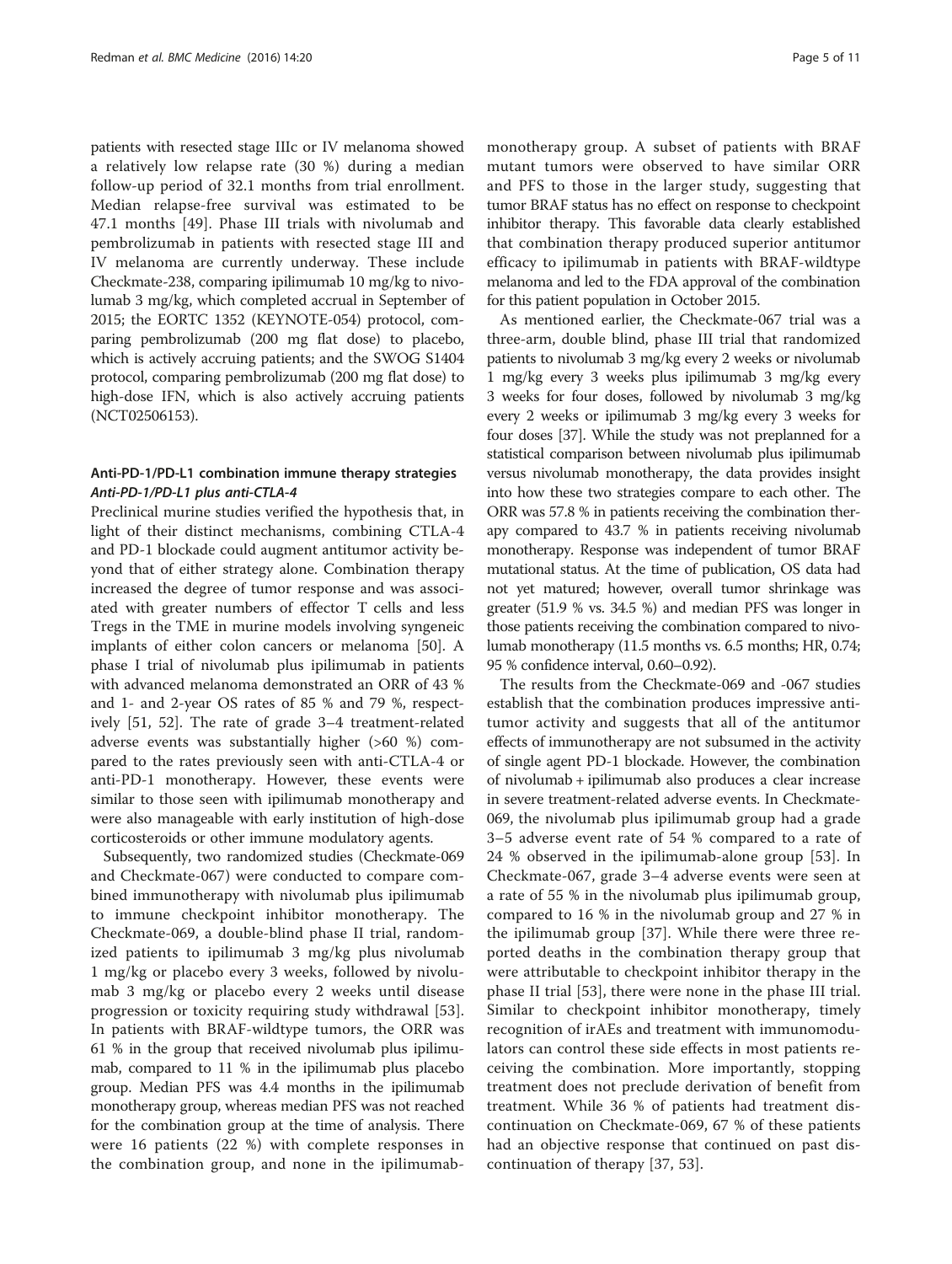In light of the high toxicity profile of nivolumab plus ipilimumab combination despite its clinical activity, alternative combination strategies are now being explored, including a randomized phase II sequencing trial of nivolumab followed by ipilimumab versus ipilimumab followed by nivolumab in patients with advanced melanoma (Checkmate-064) [[54\]](#page-9-0); the cumulative ORRs at week 25 were 47.7 % and 22.6 %, respectively, suggesting higher clinical activity in patients who receive nivolumab first. Unfortunately, the cumulative rates of grade 3–5 treatment-related adverse events remained high with both sequencing approaches (50 % and 43 %, respectively). Combination of pembrolizumab with a lower dose of ipilimumab (1 mg/kg) is also currently being studied in advanced melanoma patients enrolled in the KEYNOTE-029 trial. Preliminary data showed antitumor activity and perhaps less toxicity [[55](#page-9-0)]. Dose expansion of this combination in patients with melanoma is ongoing with results pending. In a comparable approach, the anti-PD-L1 mAb durvalumab is being combined with the CTLA-4 mAb tremelimumab in a phase I trial (NCT02537418).

#### Anti-PD-1 in combination with cytokine therapy

The clinical activity of combination anti-PD-1 and anti-CTLA-4 therapies provides proof of principal that efficacy seen with anti-PD-1 monotherapy can be enhanced by the addition of other non-redundant immunotherapies. Past studies combining cytokines with ipilimumab, such as IFN-alpha-2b and granulocyte macrophage-colony stimulation factor (GM-CSF), have suggested enhanced clinical activity, which provides merit for combining such agents with PD-1 pathway blockers. A single center phase I/II study of pegylated IFN (1–3 μg/kg weekly) in combination with standard ipilimumab dosing showed an ORR of 47 % and 1-year OS of 56 % [\[56](#page-9-0)]. In a randomized phase II study of ipilimumab (10 mg/kg) with or without GM-CSF, the ORRs were similar (15.5 % vs. 14.8 %, respectively), but a significantly longer OS was demonstrated in the combination group (1-year OS rate of 68.9 % vs. 52.9 %,  $P = 0.01$ ) [\[57](#page-9-0)]. Interestingly, fewer grade 3–5 toxicities were observed in the combination group compared to ipilimumab monotherapy (45 % vs. 58 %). Both of these studies have led to investigation of cytokines in combination with anti-PD-1-based regimens.

The combination of pegylated IFN and pembrolizumab has now been investigated in two separate clinical trials (NCT02112032 and NCT02089685). Preliminary results of the single center study were presented in abstract form at the 2015 ASCO General Meeting [[58](#page-9-0)]. In this phase I trial, three dose levels of weekly pegylated IFN (1, 2, and 3 μg/kg weekly) were combined with pembrolizumab at 2 mg/kg every 3 weeks. The combination was reasonably tolerated in the first 12 patients and clinical activity was seen in the six evaluable patients. The second trial is

KEYNOTE-029, where it was studied in patients with advanced melanoma and renal cell carcinoma; data from this study has not been published. With regards to GM-CSF, a randomized phase III intergroup trial of nivolumab plus ipilimumab with or without sargramostim (EA6141) is currently recruiting subjects with advanced melanoma and should provide more guidance (NCT02339571).

#### Anti-PD-1/PD-L1 in combination with novel immune agents

Talimogene laherparepvec (T-VEC) is an oncolytic virus (modified herpes simplex virus) that expresses GM-CSF, which is injected directly into the tumor to generate an antitumor immune response. A randomized phase III study (OPTiM trial) in patients with unresectable stage IIIb–IV melanoma comparing intralesional T-VEC therapy to subcutaneous GM-CSF therapy demonstrated an overall durable response rate of 16.3 % (2.1 % for GM-CSF arm) [[59](#page-9-0)]. This included tumor regression in injected tumor sites as well as occasional regression in noninjected tumor sites. While OS was not significantly improved, there appeared to be a strong trend toward greater benefit in those patients receiving T-VEC relative to GM-CSF alone, particularly in those with regional disease only. The application of T-VEC therapy for local immune stimulation in a combination immune checkpoint blockade could provide enhanced clinical activity. The combination of T-VEC with ipilimumab is being studied in an ongoing phase Ib/II trial of patients with metastatic melanoma and at least one injectable lesion [[60\]](#page-9-0). Early data has demonstrated an ORR of 56 % (33 % complete response rate) with a median PFS of 10.6 months. OS at 12 and 18 months was 72.2 % and 67 %, respectively; however, these results are likely influenced by the inclusion of stage III patients in the study. T-VEC is also being studied in combination with anti-PD-1 therapy. A randomized, open label trial of T-VEC plus pembrolizumab versus pembrolizumab alone is actively enrolling patients with unresectable stage IIIB–IV melanoma and at least one injectable lesion (NCT02263508).

Another promising immunotherapy target for combination strategies is indoleamine 2,3-dioxygenase 1 (IDO<sub>1</sub>), which is upregulated in malignant cells and myeloidderived suppressor cells and converts tryptophan to kynurenine, leading to immune suppression in the TME [[61, 62](#page-9-0)]. While monotherapy with  $IDO<sub>1</sub>$  inhibition has not demonstrated robust clinical activity [[63\]](#page-9-0), promising results have been demonstrated with the combination of the  $IDO<sub>1</sub>$  inhibitor epacadostat (INCB024360) and ipilimumab in patients with advanced melanoma. From the phase I trial, a dose of epacadostat up to 50 mg twice daily in combination with standard ipilimumab was generally well tolerated and with an ORR of 31 % (10 out of 32 immunotherapy-naive patients) [[64](#page-10-0)]. In vivo studies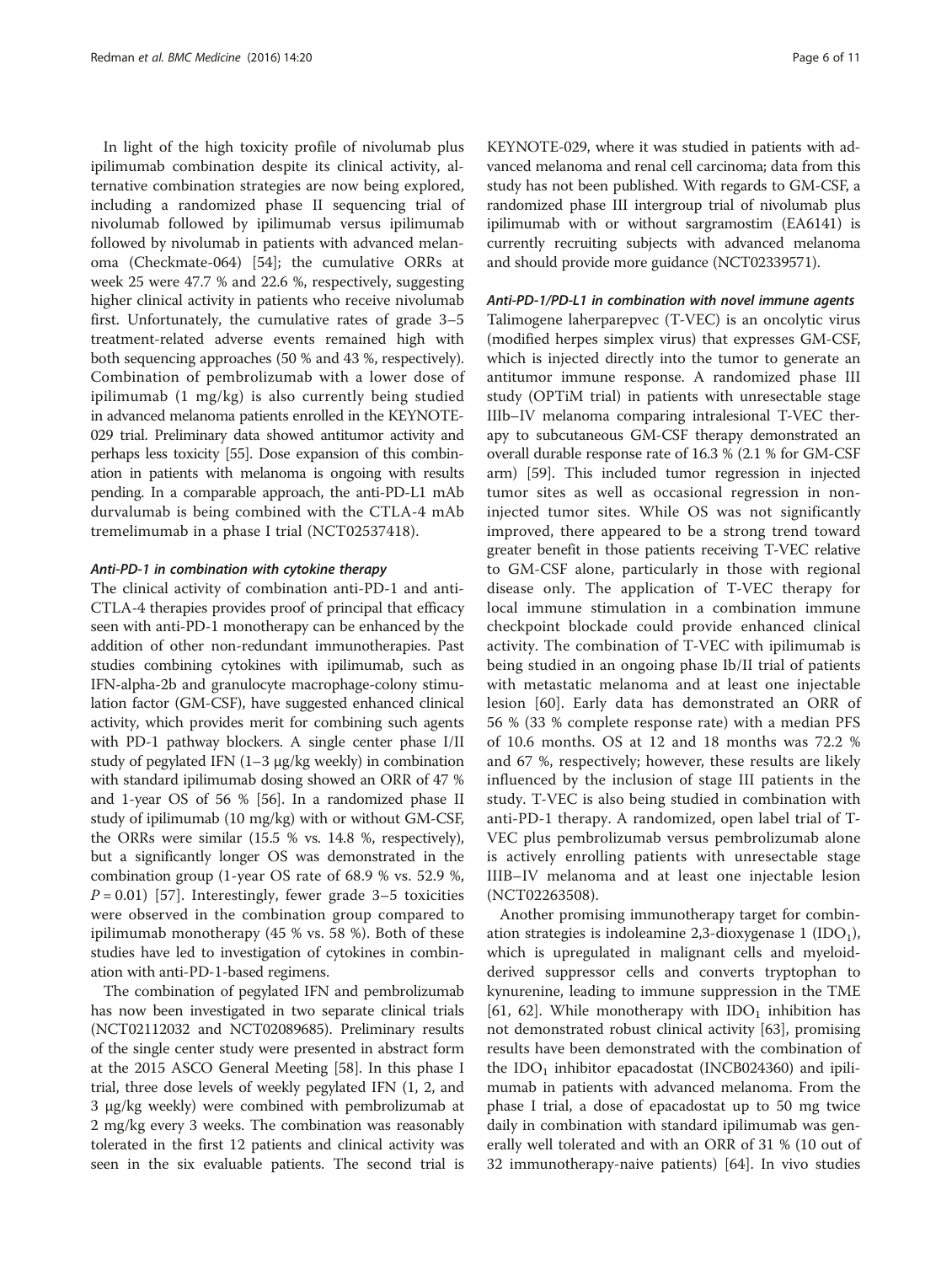have also demonstrated a synergistic effect when combining  $IDO<sub>1</sub>$  inhibition with PD-1 blockade [[65](#page-10-0)]. A phase I/II trial of pembrolizumab plus epacadostat in multiple malignancies including melanoma is currently underway. Preliminary data presented at the 2015 SITC general meeting showed objective responses in four out of seven patients with melanoma evaluable at the time of the report. Across all malignancies in this study, there were few grade 3 adverse events and no grade 4 events [\[66](#page-10-0)]. In addition, clinical trials with epacadostat in combination with other anti-PD-1/PD-L1 therapies (including nivolumab, durvalumab, and atezolizumab) are currently enrolling patients.

Multiple novel immune checkpoint agonists and antagonists as monotherapy and in combination are in development, including stimulatory mAbs directed at 4-1BB, OX40, CD27, and GITR on T cells in the TME. Of these targets, several are already planned for combination phase I/II studies with PD-1 pathway inhibitors, such as the 4-1BB agonist PF-05082566 plus pembrolizumab (NCT02179918), the OX40 ligand fusion protein MEDI6383 in combination with durvalumab (NCT02221960), and the CD27 agonist varililumab in combination with nivolumab (NCT02335918). Blockade of immune suppressive targets, such as LAG-3 and TIM-3, may also hold promise alone or in combination with PD-1 pathway inhibitors. Indeed, preclinical data have shown that in vivo co-inhibition or knock-out of LAG-3 and PD-1 demonstrated robust immune activation, tumor rejection, and abrogation of self-tolerance [[67](#page-10-0), [68](#page-10-0)]. Further implying a role for anti-LAG-3 and anti-PD-1 combination therapy, a recent study on banked melanoma tumor samples showed the LAG-3 gene to be overexpressed in PD-L1 positive tumors [\[69](#page-10-0)]. The anti-LAG-3 mAb BMS-986016 is currently being studied in a phase I trial as monotherapy and in combination with nivolumab in patients with advanced solid tumors (NCT01968109). These new checkpoint agents may eventually prove to be effective alternatives to ipilimumab for combination with the anti-PD-1 blockade as upfront therapy or after progression with anti-PD-1/PD-L1 monotherapy.

#### Biomarkers

The development of predictive biomarkers for immunotherapies in melanoma has been an area of great research interest. Past studies examining biomarkers associated with clinical benefit from high-dose IL-2 have yielded several potential strategies, including circulating vascular endothelial growth factor and fibronectin levels or T cell gene expression patterns on tumor biopsies [\[70, 71\]](#page-10-0). However, these have not been validated in prospective trials. In this era of checkpoint inhibitor therapy, identification of a population that benefits as much from anti-PD-1 monotherapy as combination anti-PD-1 plus ipilimumab would be useful as it could spare patients the increased risk of severe adverse events from combination therapy. Research into predictive biomarkers for anti-PD-1-based therapies has largely focused on PD-L1 expression, but other promising strategies are now emerging.

#### PD-L1 expression

Data from the phase I study of nivolumab suggested a potential role for use of tumor PD-L1 immunohistochemistry (IHC) as a predictive biomarker for anti-PD-1 therapy [\[26](#page-9-0)]. Nine of 25 patients (36 %) with PD-L1 positive disease demonstrated an objective response to nivolumab, whereas none of the 17 PD-L1-negative tumor patients had an objective response. Subsequent studies have demonstrated higher response rates with anti-PD-1 therapies in patients whose tumors are PD-L1 positive [\[72](#page-10-0)]. However, objective responses in patients with PD-L1 negative tumors have been observed in most studies with ORRs ranging from 11–20 % and as high as 41.3 % in Checkmate-067 [\[37](#page-9-0)]. Therefore, refraining from the use of anti-PD-1/PD-L1 agents in patients whose tumors test negative for PD-L1 status would potentially prevent access to an effective therapeutic strategy in a large number of patients. Furthermore, the use of PD-L1 as a predictive biomarker is complicated by the lack of uniformity in the antibody used for PD-L1 detection and thresholds for cutoff of PD-L1 positive and negative status across studies [[73](#page-10-0)]. For example, the PD-L1 assay developed as a biomarker for pembrolizumab studies uses an antibody against the 22C3 region of PD-L1 and a 'proportional score' of ≥1 % (melanoma) for PD-L1-positive disease, which has been observed in 80 % of melanoma tumors [\[32, 36](#page-9-0)]. A similar PD-L1 assay for nivolumab uses an antibody targeting the 28-8 region of PD-L1 for IHC and uses a cutoff of 5 % (1 % and 10 % cutoff points have also been studied), where 24–50 % of melanoma tumors test positive [[31](#page-9-0), [37\]](#page-9-0).

Despite these limitations, the use of PD-L1 IHC is important for stratification of patients on anti-PD-1/PD-L1 therapy trials. It may also play a role in the selection of immunotherapy strategies in patients with melanoma and other malignancies. Data on patients with advanced NSCLC from the phase I study of pembrolizumab (KEYNOTE-001) and the phase III study of nivolumab (non-squamous only; Checkmate-057) is probably the strongest so far for clinical application of PD-L1 testing. From the KEYNOTE-001 study, the ORR was enriched 3- to 4-fold and OS was not reached after a median follow-up of 10.9 months in NSCLC patients with a PD-L1 expression proportional score of ≥50 % [\[74](#page-10-0)]. Similarly, in Checkmate-057, PD-L1-positive patients  $(5 % cut off)$  showed significant improvement in OS with nivolumab over docetaxel (HR, 0.43;  $P \lt 0.001$ ), which was not observed in PD-L1-negative patients [[75\]](#page-10-0). With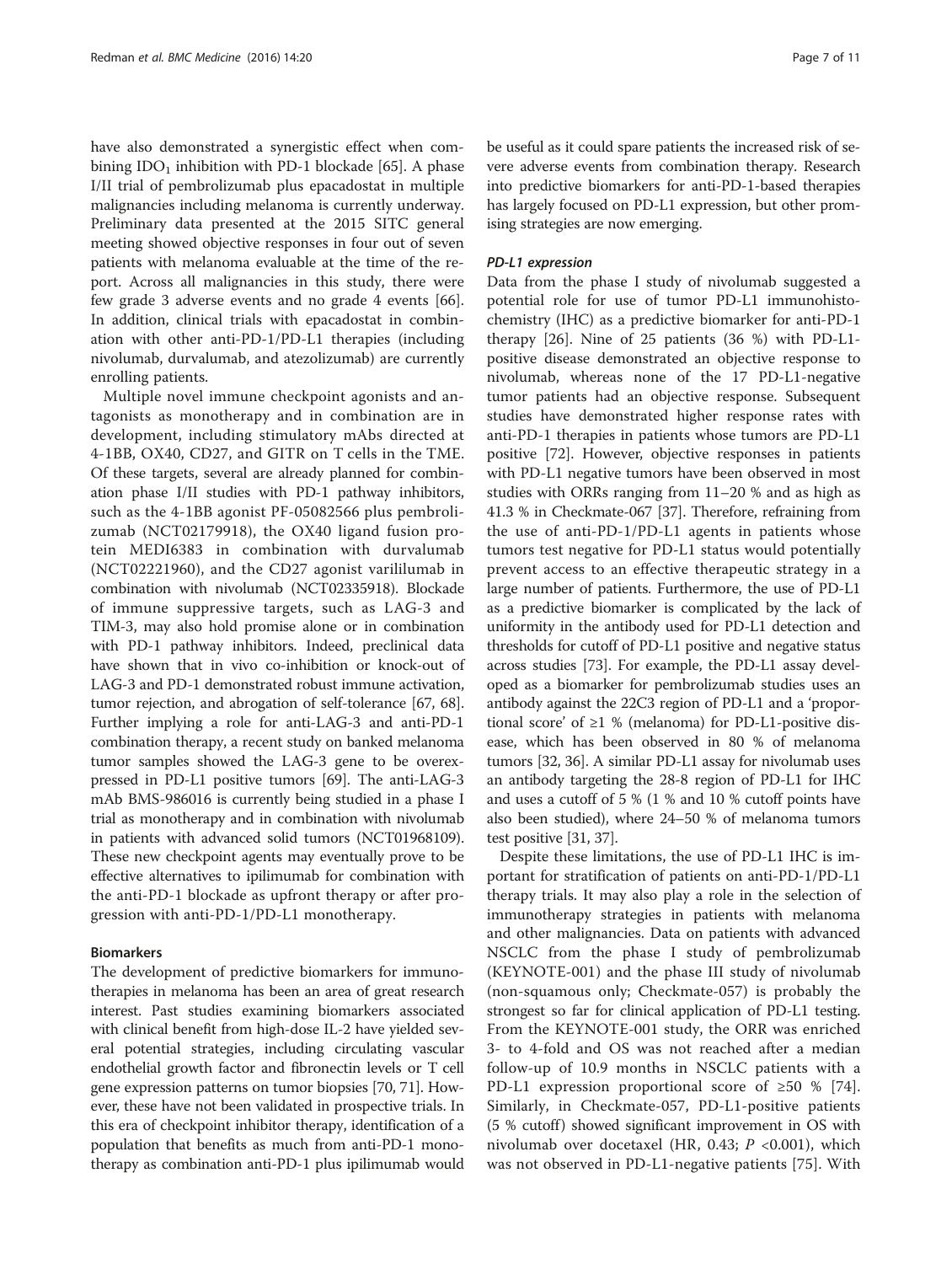regards to melanoma, the Checkmate-067 study demonstrated similar PFS between nivolumab monotherapy and nivolumab plus ipilimumab combination arms (median PFS was 14 months in both) in PD-L1-positive patients [[37](#page-9-0)]. However, the ORR was greater with the nivolumab plus ipilimumab combination therapy compared to nivolumab monotherapy (72.1 % vs. 57.5 %, respectively) in PD-L1-positive patients and OS data is not yet mature. As such, the value of tumor PD-L1 expression in choosing combination versus monotherapy remains to be determined.

In order for PD-L1 status to move forward as an effective predictive biomarker, PD-L1 assays will likely need to be standardized and associations confirmed in prospective studies. Because of the intra-tumor and patient heterogeneity of PD-L1 status and the inducible nature of PD-L1 [[73](#page-10-0)], additional biomarker approaches will likely be needed to adequately predict likelihood of response to checkpoint inhibitors.

## Emerging biomarker strategies associated with anti-PD-1/ PD-L1 therapy

Tumeh et al. [\[76\]](#page-10-0) demonstrated that response to anti-PD-1 therapy appears to rely on a pre-treatment presence of PD-1- and PD-L1-expressing cells at a close interface, as well as the presence of CD8+ TILs. This study describes what are likely the components of phenotypic patterns of immune interaction governing the immune resistance of tumors along this spectrum. The activity of TILs is included in these analyses, as it has been shown that their secretion of IFN-gamma can induce PD-L1 expression in tumor cells [\[77, 78](#page-10-0)]. Analysis of gene expression in responders to pembrolizumab from the KEYNOTE-001 study revealed an increase in the expression of IFNgamma-associated genes [\[79](#page-10-0)].

Tumeh et al. [[76\]](#page-10-0) identified the presence of CD8+ TIL in patients who responded to pembrolizumab and hypothesized that this infiltrate would have a narrowed repertoire of T cell receptors that enable a tumor-specific immune response. Next generation sequencing of pretreatment tumor samples revealed a less diverse and more clonal population of T cells [\[76\]](#page-10-0). Moreover, post-treatment, biopsies revealed 10-fold greater T cell receptor clonal expansion when compared to pre-treatment biopsies. As proposed by the authors, these data indicate that PD-1/PD-L1 expression may be an indirect marker of activated CD8+ TIL within the TME. It is this activity that may be driving adaptive immune escape by tumors via the PD-1/PD-L1 axis and other mechanisms. Further, this presence seems to correlate with response to anti-PD-1 therapy. These findings provide a basis from which to hypothesize that addition of ipilimumab to anti-PD-1 inhibitor therapy can provide additional immune support in patients without brisk CD8+ TIL infiltration.

Other works offer mutational burden and the presence of neoantigens as a potential marker of response to anti-CTLA-4 and anti-PD-1 therapies. A study of 64 melanoma patients treated with ipilimumab or tremelimumab analyzed the association of mutational load based on tumor whole exome sequencing and clinical benefit (disease control for at least 6 months) [[80\]](#page-10-0). A significant correlation between mutational load (>100 nonsynonymous somatic mutations) and clinical benefit was seen. Furthermore, derivation of a neoepitope signature for major histocompatibility complex class I presentation from this data was highly associated with clinical outcome, providing a strong scientific explanation for this observation. A similar study was recently published [[81](#page-10-0)], where tumor samples of 110 melanoma patients treated with ipilimumab were analyzed via whole exome sequencing. These data also demonstrated that mutational and neoantigen loads were associated with clinical benefit from ipilimumab. However, identified neoantigens rarely recurred among patients. As the authors suggest [[78\]](#page-10-0), larger cohorts will likely be required to identify markers predictive of clinical benefit with checkpoint inhibitor therapy in future studies. Interestingly, a large-scale genetic study on banked tumor samples of many different malignancies analyzed genes of TIL and tumor cells [\[82\]](#page-10-0), revealing neoantigen presence as a strong predictor of cytolytic activity and highlighting several mutations associated with less cytolytic activity than expected. Another analysis of mutational burden has been associated with clinical outcomes in patients with NSCLC treated with pembrolizumab [\[83](#page-10-0)].

Further investigation into the relationship of PD-1/ PD-L1 expression, TIL presence, T cell repertoire, and mutational burden should be aimed at creating a model by which response to anti-PD-1/PD-L1-based therapies can be predicted. In such a model, different profiles may help select patients who will have optimal benefit with anti-PD-1/PD-L1 monotherapy and/or direct towards various combination approaches.

#### Conclusions

The introduction of checkpoint inhibitor immunotherapies has ushered in a new era in the treatment of patients with melanoma. Anti-CTLA-4- and anti-PD-1-based approaches have expanded upon the successes seen with systemic IL-2 and can produce response rates above 50 % when administered in combination. While the efficacy of these new therapies is enhanced, the toxicity is less severe than that seen with high-dose IL-2. The toxicities from checkpoint immunotherapy represent a new class of adverse events, termed irAEs, manageable with early application of systemic corticosteroids or immunomodulators and possible predictors of favorable PFS and OS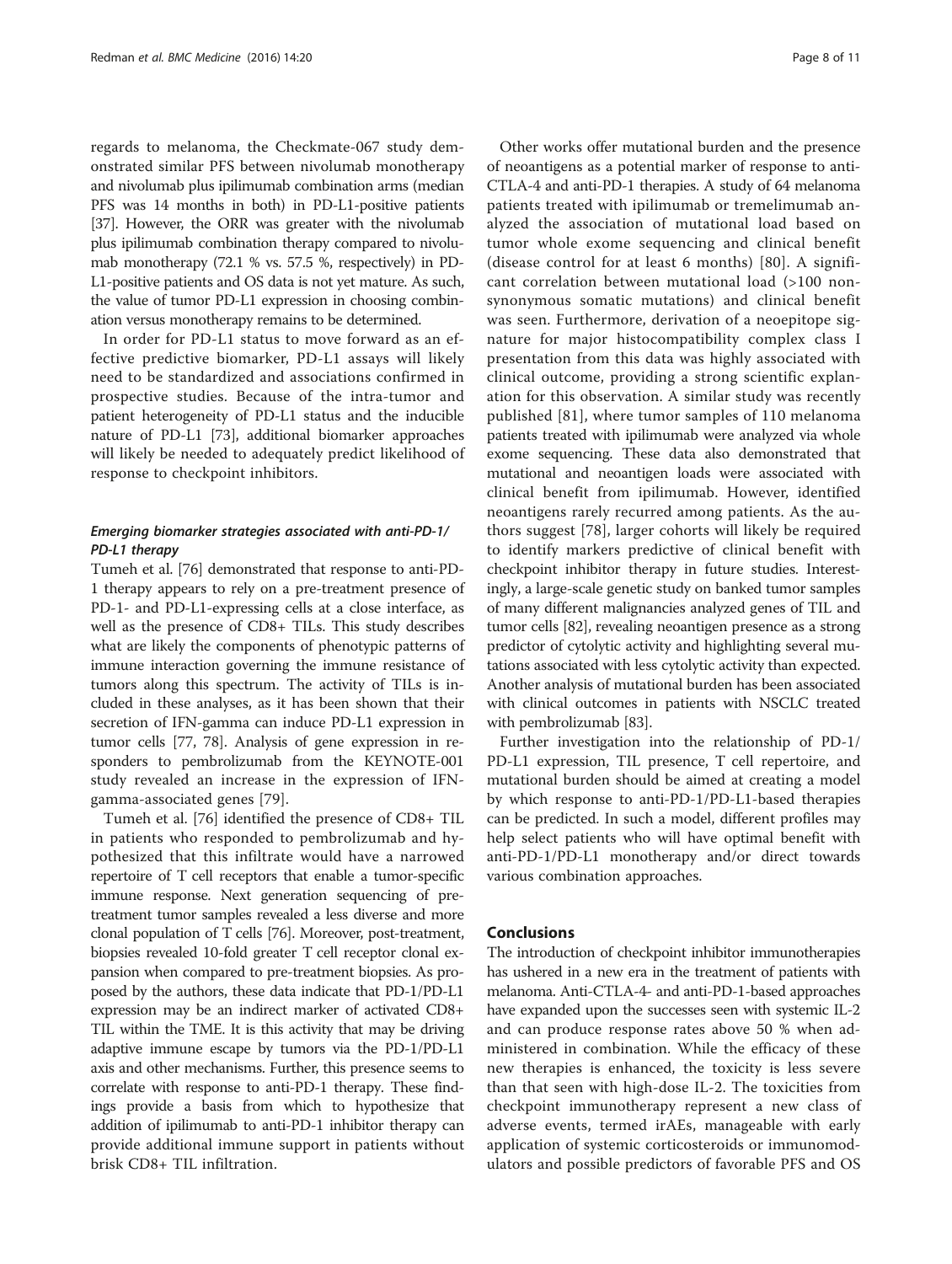<span id="page-8-0"></span>[[84\]](#page-10-0). Remarkably, immunosuppressive therapy does not appear to dampen ongoing antitumor effects [[85\]](#page-10-0).

In evaluating response to these new therapies, there appears to be a spectrum of patients ranging from those in which blocking the PD-1/PD-L1 axis alone is effective to those who respond better with the addition of CTLA-4 blockade and, finally, to those who do not respond to either strategy. Novel immunotherapies are in the clinical pipeline and will hopefully provide effective options for those who do not respond to anti-PD-1-based combination approaches.

While the OS data from the Checkmate-067 study are not yet mature, it is clear that the combination of anti-CTLA-4 and anti-PD-1 therapy produces a better ORR and median PFS, but also greater toxicity, than either monotherapy. Therefore, a predictive model based on multiple biomarkers will likely be needed to select patients who will require combination treatment regimens with higher toxicity rates in order to maximize antitumor responses. Despite early data identifying expression of PD-L1 on tumor cells as being associated with response to anti-PD-1/PD-L1 monotherapy, that characteristic alone is not currently suitable for clinical decision-making in patients with melanoma. While standardization of PD-L1 assays will be useful, multiple biomarkers beyond PD-L1 status will likely need to be incorporated in order to achieve the precision required for guiding therapeutic choices in individual patients. Likely candidates include CD8+ T cell density and geographic associations with PD-L1, IFN-gamma gene expression signatures, T cell clonality, and mutational burden/neo-epitope signatures. Sampling patient tumors in the pre-treatment setting for tumor immune phenotypes or composite biomarker profiles is likely to become a standard process in immunotherapy planning for patients with melanoma and other immune responsive tumors.

#### Abbreviations

CNS: Central nervous system; CTL: Cytotoxic T lymphocyte; CTLA-4: Cytotoxic T lymphocyte-associated protein 4; FDA: Federal Drug Administration; GM-CSF: Granulocyte macrophage-colony stimulation factor; gp100: Glycoprotein 100; IDO<sub>1</sub>: Indoleamine 2,3-dioxygenase 1; IFN: Interferon;

IHC: Immunohistochemistry; IL-2: Interleukin-2; irAE: Immune-related adverse event; mAb: Monoclonal antibody; MBM: Melanoma brain metastases; NSCLC: Non-small cell lung cancer; ORR: Objective response rate; OS: Overall survival; PD-1: Programmed cell death protein 1; PD-L1: Programmed deathligand 1; PFS: Progression-free survival; TIL: Tumor infiltrating lymphocyte; TME: Tumor microenvironment; Tregs: Regulatory T cells; T-VEC: Talimogene laherparepvec.

#### Competing interests

JMR has no conflicts of interest to disclose. GTG has served as a consultant for Genentech/Roche, Novartis, and Bristol-Myers Squibb. He has also served as a steering committee member for Genentech/Roche. MBA has served as a consultant to Bristol-Myers Squibb, Genentech/Roche, Merck, GlaxoSmithKline, Novartis, Amgen, and NeoStem.

#### Authors' contributions

JMR, GTG, and MBA were involved in drafting and revising the manuscript. All authors read and approved the final manuscript.

Received: 25 November 2015 Accepted: 7 January 2016 Published online: 06 February 2016

#### References

- 1. Garbe C, Eigentler TK, Keilholz U, Hauschild A, Kirkwood JM. Systematic review of medical treatment in melanoma: current status and future prospects. Oncologist. 2011;16:5–24.
- 2. Middleton MR, Grob JJ, Aaronson N, Fierlbeck G, Tilgen W, Seiter S, et al. Randomized phase III study of temozolomide versus dacarbazine in the treatment of patients with advanced metastatic malignant melanoma. J Clin Oncol. 2000;18:158–66.
- 3. Rosenberg SA, Lotze MT, Muul LM, Leitman S, Chang AE, Ettinghausen SE, et al. Observations on the systemic administration of autologous lymphokine-activated killer cells and recombinant interleukin-2 to patients with metastatic cancer. N Engl J Med. 1985;313:1485–92.
- 4. Pastorfide GC, Kibbi AG, de Roa AL, Barnhill RL, Sober AJ, Mihm Jr MC, et al. Image analysis of stage 1 melanoma (1.00-2.50 mm): lymphocytic infiltrates related to metastasis and survival. J Cutan Pathol. 1992;19:390–7.
- 5. Sober AJ, Day Jr CL, Fitzpatrick TB, Lew RA, Kopf AW, Mihm Jr MC. Factors associated with death from melanoma from 2 to 5 years following diagnosis in clinical stage I patients. J Invest Dermatol. 1983;80 Suppl:53s–5s.
- 6. Atkins MB, Lotze MT, Dutcher JP, Fisher RI, Weiss G, Margolin K, et al. High-dose recombinant interleukin 2 therapy for patients with metastatic melanoma: analysis of 270 patients treated between 1985 and 1993. J Clin Oncol. 1999;17:2105–16.
- 7. Harlin H, Kuna TV, Peterson AC, Meng Y, Gajewski TF. Tumor progression despite massive influx of activated CD8(+) T cells in a patient with malignant melanoma ascites. Cancer Immunol Immunother. 2006;55:1185–97.
- 8. Spranger S, Spaapen RM, Zha Y, Williams J, Meng Y, Ha TT, et al. Up-regulation of PD-L1, IDO, and T(regs) in the melanoma tumor microenvironment is driven by CD8(+) T cells. Sci Transl Med. 2013;5:200ra116.
- 9. Strome SE, Dong H, Tamura H, Voss SG, Flies DB, Tamada K, et al. B7-H1 blockade augments adoptive T-cell immunotherapy for squamous cell carcinoma. Cancer Res. 2003;63:6501–5.
- 10. Wong RM, Scotland RR, Lau RL, Wang C, Korman AJ, Kast WM, et al. Programmed death-1 blockade enhances expansion and functional capacity of human melanoma antigen-specific CTLs. Int Immunol. 2007;19:1223–34.
- 11. Yao S, Zhu Y, Chen L. Advances in targeting cell surface signalling molecules for immune modulation. Nat Rev Drug Discov. 2013;12:130–46.
- 12. Wing K, Onishi Y, Prieto-Martin P, Yamaguchi T, Miyara M, Fehervari Z, et al. CTLA-4 control over Foxp3+ regulatory T cell function. Science. 2008;322:271–5.
- 13. Peggs KS, Quezada SA, Chambers CA, Korman AJ, Allison JP. Blockade of CTLA-4 on both effector and regulatory T cell compartments contributes to the antitumor activity of anti-CTLA-4 antibodies. J Exp Med. 2009;206:1717–25.
- 14. Phan GQ, Yang JC, Sherry RM, Hwu P, Topalian SL, Schwartzentruber DJ, et al. Cancer regression and autoimmunity induced by cytotoxic T lymphocyte-associated antigen 4 blockade in patients with metastatic melanoma. Proc Natl Acad Sci U S A. 2003;100:8372–7.
- 15. Attia P, Phan GQ, Maker AV, Robinson MR, Quezado MM, Yang JC, et al. Autoimmunity correlates with tumor regression in patients with metastatic melanoma treated with anti-cytotoxic T-lymphocyte antigen-4. J Clin Oncol. 2005;23:6043–53.
- 16. Maker AV, Yang JC, Sherry RM, Topalian SL, Kammula US, Royal RE, et al. Intrapatient dose escalation of anti-CTLA-4 antibody in patients with metastatic melanoma. J Immunother. 2006;29:455–63.
- 17. Hodi FS, O'Day SJ, McDermott DF, Weber RW, Sosman JA, Haanen JB, et al. Improved survival with ipilimumab in patients with metastatic melanoma. N Engl J Med. 2010;363:711–23.
- 18. Robert C, Thomas L, Bondarenko I, O'Day S, Weber J, Garbe C, et al. Ipilimumab plus dacarbazine for previously untreated metastatic melanoma. N Engl J Med. 2011;364:2517–26.
- 19. Schadendorf D, Hodi FS, Robert C, Weber JS, Margolin K, Hamid O, et al. Pooled analysis of long-term survival data from phase II and phase III trials of ipilimumab in unresectable or metastatic melanoma. J Clin Oncol. 2015;33:1889–4.
- 20. Camacho LH, Antonia S, Sosman J, Kirkwood JM, Gajewski TF, Redman B, et al. Phase I/II trial of tremelimumab in patients with metastatic melanoma. J Clin Oncol. 2009;27:1075–81.
- 21. Ribas A, Kefford R, Marshall MA, Punt CJ, Haanen JB, Marmol M, et al. Phase III randomized clinical trial comparing tremelimumab with standard-of-care chemotherapy in patients with advanced melanoma. J Clin Oncol. 2013;31:616–22.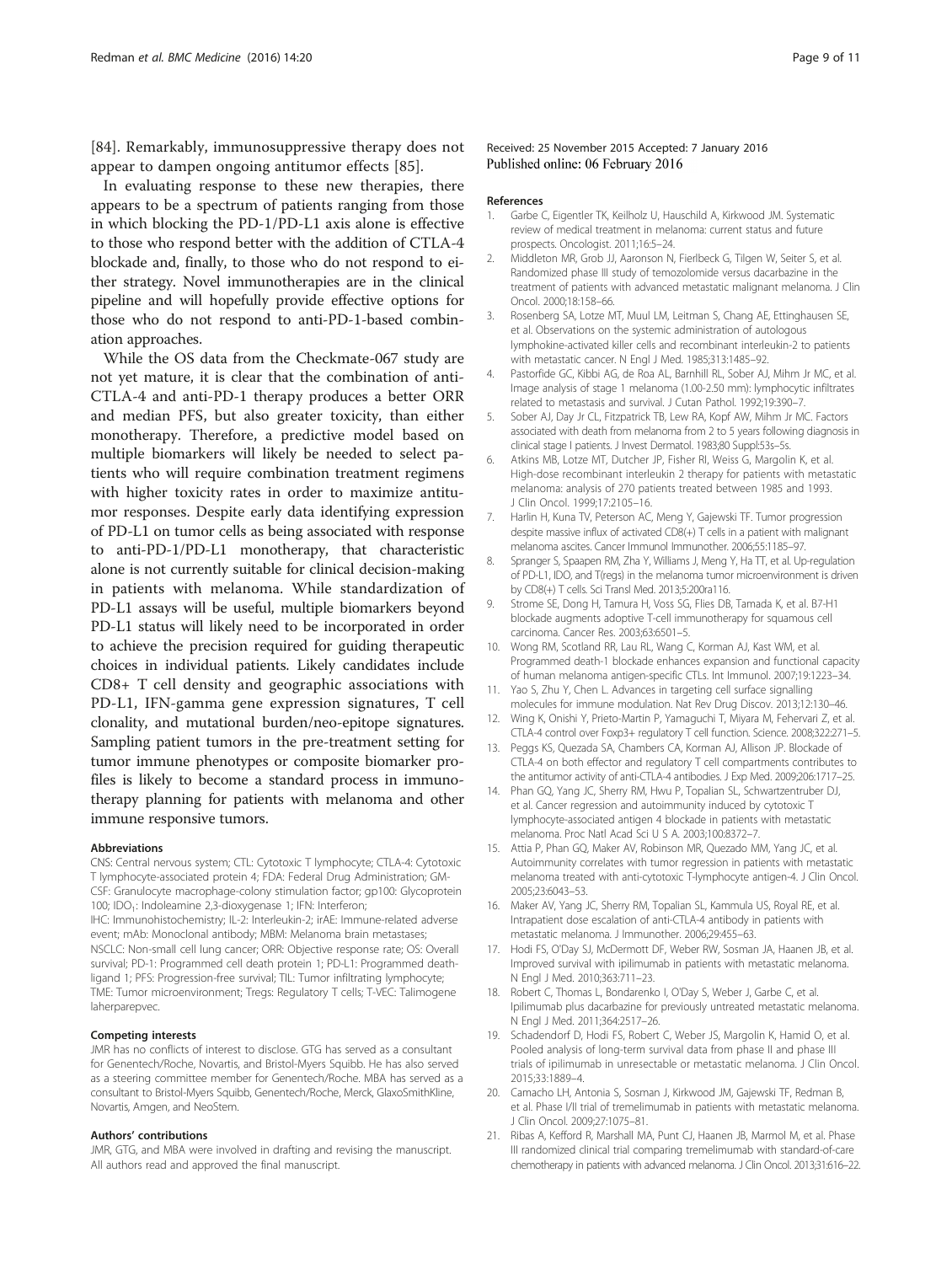- <span id="page-9-0"></span>22. Bertrand A, Kostine M, Barnetche T, Truchetet ME, Schaeverbeke T. Immune related adverse events associated with anti-CTLA-4 antibodies: systematic review and meta-analysis. BMC Med. 2015;13:211.
- 23. Weber JS, Kahler KC, Hauschild A. Management of immune-related adverse events and kinetics of response with ipilimumab. J Clin Oncol. 2012;30:2691–7.
- 24. Wolchok JD, Hoos A, O'Day S, Weber JS, Hamid O, Lebbe C, et al. Guidelines for the evaluation of immune therapy activity in solid tumors: immune-related response criteria. Clin Cancer Res. 2009;15:7412–20.
- 25. Brahmer JR, Drake CG, Wollner I, Powderly JD, Picus J, Sharfman WH, et al. Phase I study of single-agent anti-programmed death-1 (MDX-1106) in refractory solid tumors: safety, clinical activity, pharmacodynamics, and immunologic correlates. J Clin Oncol. 2010;28:3167–75.
- 26. Topalian SL, Hodi FS, Brahmer JR, Gettinger SN, Smith DC, McDermott DF, et al. Safety, activity, and immune correlates of anti-PD-1 antibody in cancer. N Engl J Med. 2012;366:2443–54.
- 27. Topalian SL, Sznol M, McDermott DF, Kluger HM, Carvajal RD, Sharfman WH, et al. Survival, durable tumor remission, and long-term safety in patients with advanced melanoma receiving nivolumab. J Clin Oncol. 2014;32:1020–30.
- 28. Hodi FS, Sznol M, Kluger HM, McDermott DF, Carvajal RD, Lawrence DP, et al. Long-term survival of ipilimumab-naive patients (pts) with advanced melanoma (MEL) treated with nivolumab (anti-PD-1, BMS-936558, ONO-4538) in a phase I trial. J Clin Oncol. 2014;32:5s. suppl; abstr 9002.
- 29. Hamid O, Robert C, Daud A, Hodi FS, Hwu WJ, Kefford R, et al. Safety and tumor responses with lambrolizumab (anti-PD-1) in melanoma. N Engl J Med. 2013;369:134–44.
- 30. Daud A, Ribas A, Robert C, Hodi FS, Wolchok JD, Joshua AM, et al. Longterm efficacy of pembrolizumab (pembro; MK-3475) in a pooled analysis of 655 patients (pts) with advanced melanoma (MEL) enrolled in KEYNOTE-001. J Clin Oncol. 2015;33:(suppl; abstr 9005).
- 31. Weber JS, D'Angelo SP, Minor D, Hodi FS, Gutzmer R, Neyns B, et al. Nivolumab versus chemotherapy in patients with advanced melanoma who progressed after anti-CTLA-4 treatment (CheckMate 037): a randomised, controlled, open-label, phase 3 trial. Lancet Oncol. 2015;16:375–84.
- 32. Ribas A, Puzanov I, Dummer R, Schadendorf D, Hamid O, Robert C, et al. Pembrolizumab versus investigator-choice chemotherapy for ipilimumabrefractory melanoma (KEYNOTE-002): a randomised, controlled, phase 2 trial. Lancet Oncol. 2015;16:908–18.
- 33. Robert C, Ribas A, Wolchok JD, Hodi FS, Hamid O, Kefford R, et al. Antiprogrammed-death-receptor-1 treatment with pembrolizumab in ipilimumab-refractory advanced melanoma: a randomised dose-comparison cohort of a phase 1 trial. Lancet. 2014;384:1109–17.
- 34. Lutzky J, Antonia SJ, Blake-Haskins A, Li X, Robbins PB, Shalabi AM, et al. A phase 1 study of MEDI4736, an anti-PD-L1 antibody, in patients with advanced solid tumors. J Clin Oncol. 2014;32(5s):(suppl; abstr 3001^).
- 35. Hamid O, Sosman JA, Lawrence DP, Sullivan RJ, Ibrahim N, Kluger HM, et al. Clinical activity, safety, and biomarkers of MPDL3280A, an engineered PD-L1 antibody in patients with locally advanced or metastatic melanoma (mM). J Clin Oncol. 2013;31:(suppl; abstr 9010).
- 36. Robert C, Schachter J, Long GV, Arance A, Grob JJ, Mortier L, et al. Pembrolizumab versus ipilimumab in advanced melanoma. N Engl J Med. 2015;372:2521–32.
- 37. Larkin J, Chiarion-Sileni V, Gonzalez R, Grob JJ, Cowey CL, Lao CD, et al. Combined nivolumab and ipilimumab or monotherapy in untreated melanoma. N Engl J Med. 2015;373:23–34.
- Gibney GT, Atkins MB. Swinging for the fences: long-term survival with ipilimumab in metastatic melanoma. J Clin Oncol. 2015;33:1873–7.
- 39. Margolin K, Ernstoff MS, Hamid O, Lawrence D, McDermott D, Puzanov I, et al. Ipilimumab in patients with melanoma and brain metastases: an open-label, phase 2 trial. Lancet Oncol. 2012;13:459–65.
- 40. Kluger HM, Zito CR, Barr ML, Baine MK, Chiang VL, Sznol M, et al. Characterization of PD-L1 expression and associated T-cell infiltrates in metastatic melanoma samples from variable anatomic sites. Clin Cancer Res. 2015;21:3052–60.
- 41. Kluger HM, Goldberg SB, Sznol M, Tsiouris J, Vortmeyer A, Jilaveanu L, et al. Safety and activity of pembrolizumab in melanoma patients with untreated brain metastases. J Clin Oncol. 2015;33:(suppl; abstr 9009).
- 42. Balch CM, Gershenwald JE, Soong SJ, Thompson JF, Atkins MB, Byrd DR, et al. Final version of 2009 AJCC melanoma staging and classification. J Clin Oncol. 2009;27:6199–206.
- 43. Kirkwood JM, Manola J, Ibrahim J, Sondak V, Ernstoff MS, Rao U. A pooled analysis of eastern cooperative oncology group and intergroup trials of adjuvant high-dose interferon for melanoma. Clin Cancer Res. 2004;10:1670–7.
- 44. Eggermont AM, Suciu S, Testori A, Santinami M, Kruit WH, Marsden J, et al. Long-term results of the randomized phase III trial EORTC 18991 of adjuvant therapy with pegylated interferon alfa-2b versus observation in resected stage III melanoma. J Clin Oncol. 2012;30:3810–8.
- 45. Tarhini AA, Thalanayar PM. Melanoma adjuvant therapy. Hematol Oncol Clin North Am. 2014;28:471–89.
- 46. Flaherty LE, Othus M, Atkins MB, Tuthill RJ, Thompson JA, Vetto JT, et al. Southwest Oncology Group S0008: a phase III trial of high-dose interferon Alfa-2b versus cisplatin, vinblastine, and dacarbazine, plus interleukin-2 and interferon in patients with high-risk melanoma–an intergroup study of cancer and leukemia Group B, Children's Oncology Group, Eastern Cooperative Oncology Group, and Southwest Oncology Group. J Clin Oncol. 2014;32:3771–8.
- 47. Eggermont AM, Chiarion-Sileni V, Grob JJ, Dummer R, Wolchok JD, Schmidt H, et al. Adjuvant ipilimumab versus placebo after complete resection of high-risk stage III melanoma (EORTC 18071): a randomised, double-blind, phase 3 trial. Lancet Oncol. 2015;16:522–30.
- 48. Tarhini AA. Adjuvant Therapy for High-Risk Melanoma. Am J Hematol Oncol. 2014;10:4–13.
- 49. Gibney GT, Kudchadkar RR, DeConti RC, Thebeau MS, Czupryn MP, Tetteh L, et al. Safety, correlative markers, and clinical results of adjuvant nivolumab in combination with vaccine in resected high-risk metastatic melanoma. Clin Cancer Res. 2015;21:712–20.
- 50. Curran MA, Montalvo W, Yagita H, Allison JP. PD-1 and CTLA-4 combination blockade expands infiltrating T cells and reduces regulatory T and myeloid cells within B16 melanoma tumors. Proc Natl Acad Sci U S A. 2010;107:4275–80.
- 51. Wolchok JD, Kluger H, Callahan MK, Postow MA, Rizvi NA, Lesokhin AM, et al. Nivolumab plus ipilimumab in advanced melanoma. N Engl J Med. 2013;369:122–33.
- 52. Sznol M, Kluger HM, Callahan MK, Postow MA, Gordon RA, Segal NH, et al. Survival, response duration, and activity by BRAF mutation (MT) status of nivolumab (NIVO, anti-PD-1, BMS-936558, ONO-4538) and ipilimumab (IPI) concurrent therapy in advanced melanoma (MEL). J Clin Oncol. 2014;32(5s): (suppl; abstr LBA9003^).
- 53. Postow MA, Chesney J, Pavlick AC, Robert C, Grossmann K, McDermott D, et al. Nivolumab and ipilimumab versus ipilimumab in untreated melanoma. N Engl J Med. 2015;372:2006–17.
- 54. Hodi FS, Gibney GT, Sullivan R, Sosman JA, Slingluff CL, Lawrence DP, et al. An open-label, randomized, phase 2 study of nivolumab given sequentially with ipilimumab in patients with advanced melanoma (Checkmate 064). ECCO-ESMO. 25–29 September 2015. 2015:abstract 23LBA.
- 55. Atkins MB, Choueiri TK, Hodi FS, Thompson JA, Hwu W, McDermott DF, et al. Pembrolizumab (MK-3475) plus low-dose ipilimumab (IPI) in patients (pts) with advanced melanoma (MEL) or renal cell carcinoma (RCC): Data from the KEYNOTE-029 phase 1 study. J Clin Oncol. 2015;33(5s):(suppl; abstr 3009).
- 56. Kudchadkar RR, Gibney GT, Dorman D, Merek S, Ramadan H, Chen A, et al. A phase IB study of ipilimumab with peginterferon alfa-2b for patients with unresectable stages IIIB/C/IV melanoma. J Clin Oncol. 2014;32(5s):(suppl; abstr 9098).
- 57. Hodi FS, Lee S, McDermott DF, Rao UN, Butterfield LH, Tarhini AA, et al. Ipilimumab plus sargramostim vs ipilimumab alone for treatment of metastatic melanoma: a randomized clinical trial. JAMA. 2014;312:1744–53.
- 58. Zarour HM, Tawbi H, Tarhini AA, Wang H, Sander C, Rose A, et al. Study of anti-PD-1 antibody pembrolizumab and pegylated-interferon alfa-2b (Peg-IFN) for advanced melanoma. J Clin Oncol. 2015;33:(suppl; abstr e20018).
- 59. Andtbacka RH, Kaufman HL, Collichio F, Amatruda T, Senzer N, Chesney J, et al. Talimogene laherparepvec improves durable response rate in patients with advanced melanoma. J Clin Oncol. 2015;33:2780–8.
- 60. Puzanov I, Milhem MM, Andtbacka RHI, Minor DR, Hamid O, Li A, et al. Survival, safety, and response patterns in a phase 1b multicenter trial of talimogene laherparepvec (T-VEC) and ipilimumab (IPI) in previously untreated, unresected stage IIIB-IV melanoma. J Clin Oncol. 2015;33:(suppl; abstr 9063).
- 61. Uyttenhove C, Pilotte L, Theate I, Stroobant V, Colau D, Parmentier N, et al. Evidence for a tumoral immune resistance mechanism based on tryptophan degradation by indoleamine 2,3-dioxygenase. Nat Med. 2003;9:1269–74.
- 62. Liu X, Shin N, Koblish HK, Yang G, Wang Q, Wang K, et al. Selective inhibition of IDO1 effectively regulates mediators of antitumor immunity. Blood. 2010;115:3520–30.
- 63. Beatty GL DP, Clark J, Shi JG, Newton RC, Schaub R, Maleski J, et al. Phase I study of the safety, pharmacokinetics (PK), and pharmacodynamics (PD) of the oral inhibitor of indoleamine 2,3-dioxygenase (IDO1) INCB024360 in